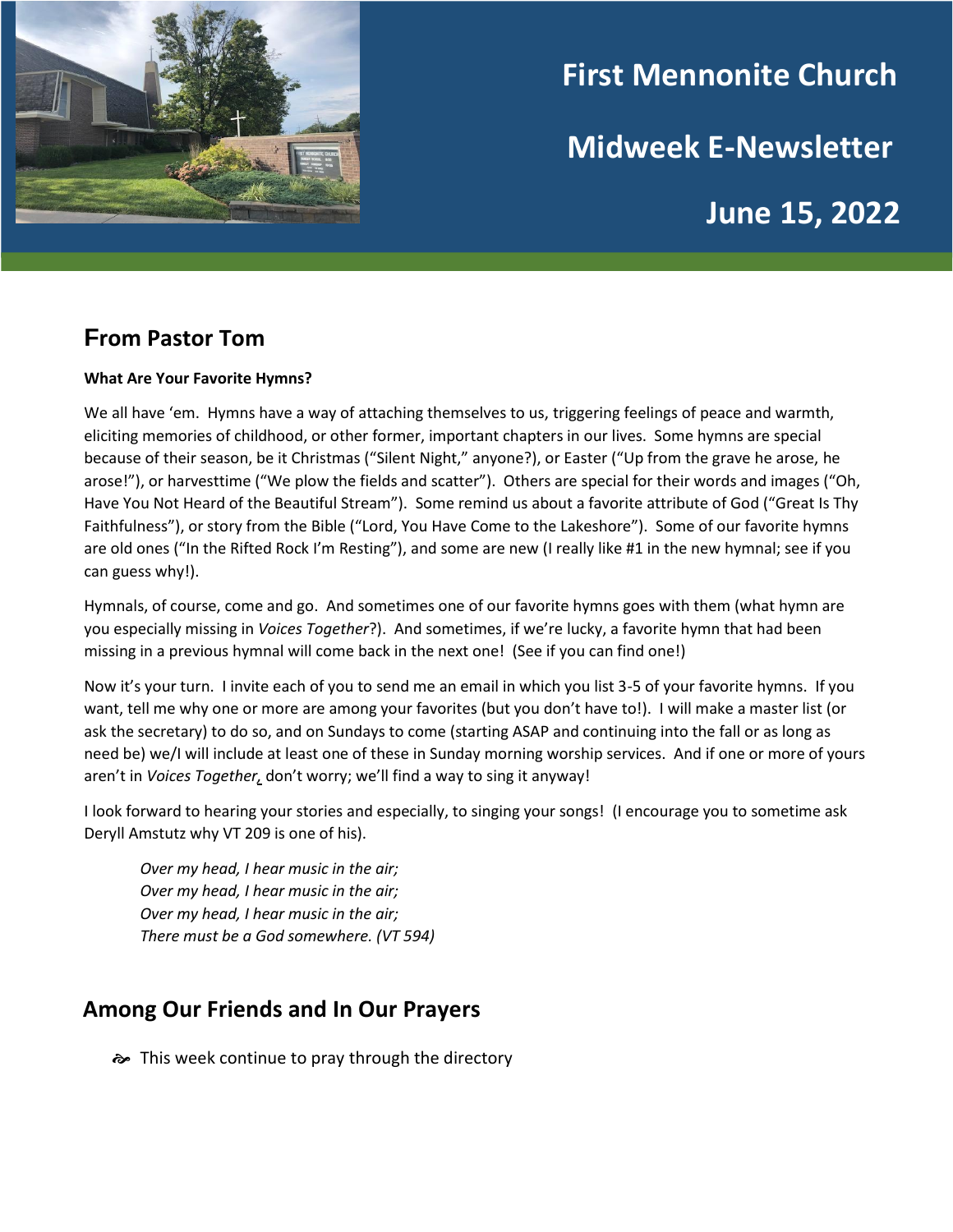- **Pray for God's leading for Vision Council - meeting on Tuesday, June 21**
- **Pray for our farmers** (and of course, their families) as wheat harvest begins. Pray that their combines and other equipment won't break down at inopportune times, and that their yields will be abundant!

## **Upcoming Events**

- **Creativity Camp Open House –** come tomorrow at 2:30 pm to see our creations and welcome families.
- Special Sessin of the Deleate Assembly: what now? July 18, 2022 at 6 p.m. CT on zoom. A webinar hosted by Glen Guyton, with Linda Dibble and Jon Carlson will recap Mennonite Church USA Webinar and Delegate Assembly Recap - MC USA will be offering a webinar on July 18 entitled: "Special Session of the Delegate Assembly: What now?". Click below for more information, a link to register, and other resources that give a recap of the May 27-30 Special Delegate Session...

## **Other Announcements**

#### **The adult Sunday School Plan for summer**:

#### **June 19-July 17**

**Half truths** : God helps those who help themselves and other things the Bible doesn't say / Adam Hamilton.

They are simple phrases. They sound Christian -- like something you might find in the Bible. We've all heard these words. Maybe we've said them. They capture some element of truth, yet they miss the point in important ways. Join Adam Hamilton in searching for the whole truth by comparing common Christian clichés to the message and ministry of Jesus. The clichés include: Everything happens for a reason; God helps those who help themselves ; God won't give you more than you can handle ; God said it, I believe it, that settles it ; Love the sinner, hate the sin. 5 sessions

#### **July 24-August 28**

**Simply Enough** : straight talk from Tony Campolo and Shane Claiborne on Simple, Just Living Features a conversation between Tony Campolo and Shane Claiborne, plus pertinent songs on prophetic themes of peace, justice and simplicity. Six sessions on these topics: Lifestyle, Food, Celebrations, Stuff, Money, Justice.